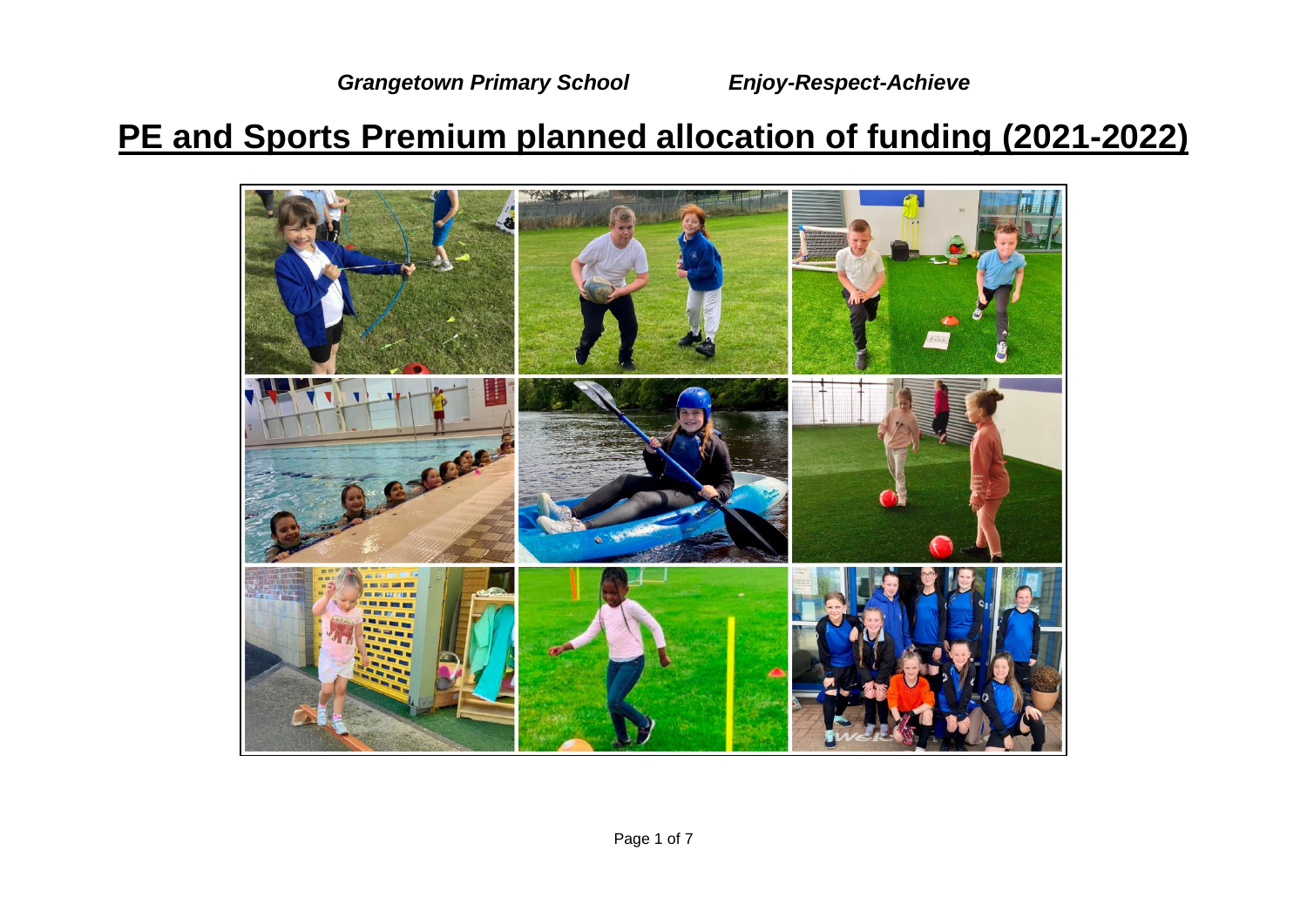Grangetown Primary School recognises the vital contribution that physical education makes to a child's development, in terms of providing children with positive experiences of sport and PE to promote life-long participation. This year, sport will play a vital role – physically, mentally and socially - in helping children to continue to 'recover' from the issues caused by the covid situation over the past 2 years.

Through PE and Sports Premium funding, we aim to raise the profile of PE and sport across the school. We will provide opportunities for pupils to work with PE specialists and to have access to a range of sports. The funding will support PE training by providing opportunities for teachers to work alongside specialist teachers, and enabling teachers to attend high-quality CPD. It will also allow children across school to be involved in competitive and non-competitive sports and festivals, working alongside pupils from other schools. Different experiences for different age groups ensure all will get a range of appropriate challenges as they move through the school.

For 2021-2022, we have received £18,110 in Sports Premium funding.

N Bracknall, PE Coordinator

L McAnaney, Headteacher

September 2022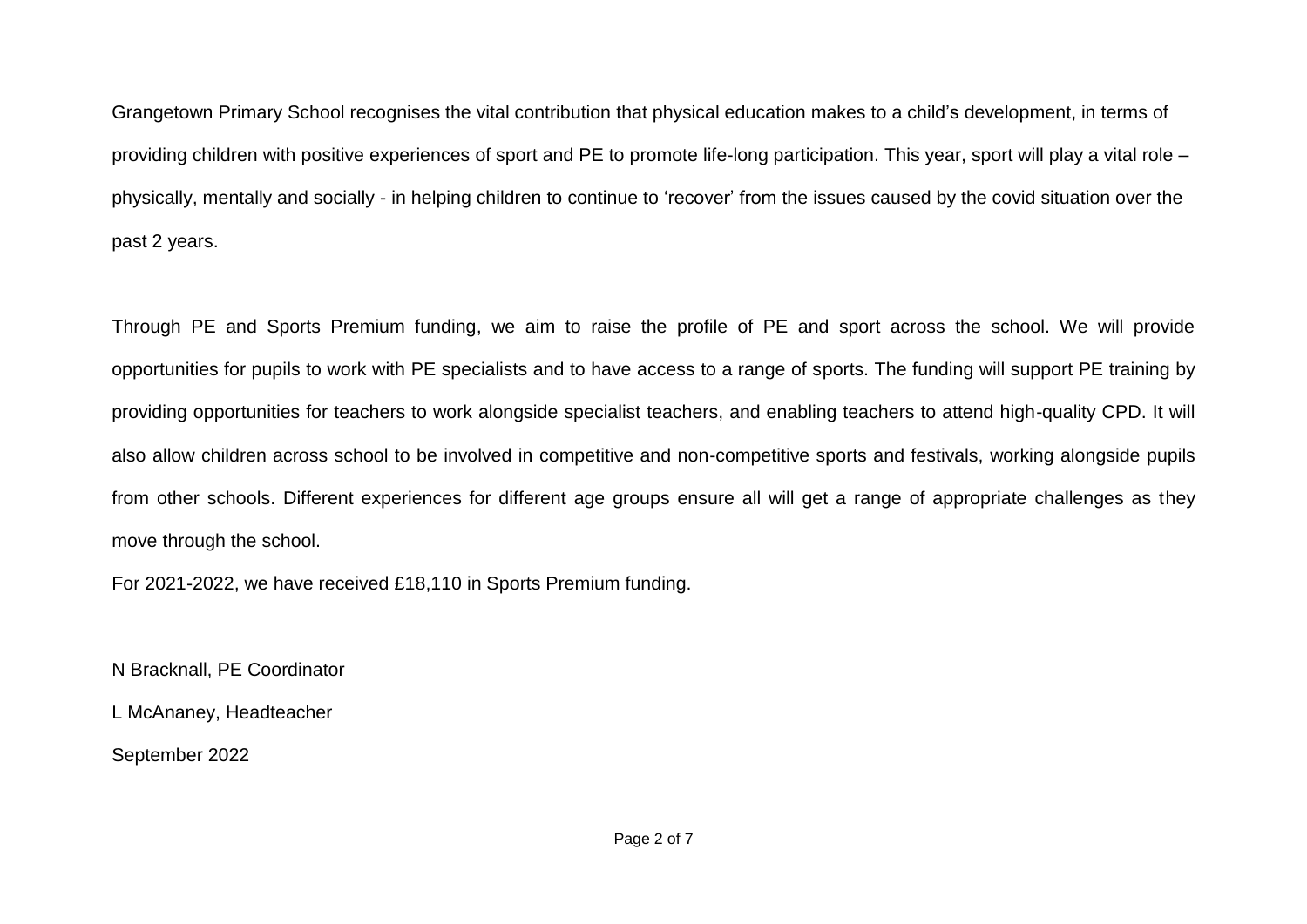| <b>Activity /</b><br><b>Project</b>                                    | <b>Amount</b> | <b>Activities</b>                                                                                                                                                                                                                                                                                                                                           | <b>Intended Impact</b>                                                                                                                                                                                                                                   | <b>Evaluation / Evidence</b><br>An evaluation of impact will<br>be carried out twice yearly.                                                                                                                                                                                                                                                                                                                                                      |
|------------------------------------------------------------------------|---------------|-------------------------------------------------------------------------------------------------------------------------------------------------------------------------------------------------------------------------------------------------------------------------------------------------------------------------------------------------------------|----------------------------------------------------------------------------------------------------------------------------------------------------------------------------------------------------------------------------------------------------------|---------------------------------------------------------------------------------------------------------------------------------------------------------------------------------------------------------------------------------------------------------------------------------------------------------------------------------------------------------------------------------------------------------------------------------------------------|
| PE SLA                                                                 | £1,500        | • Linking up with 3 local primary schools, with a<br>range of events on offer.<br>• Some events involve competition and<br>participation with the other schools, and some<br>are for groups/classes of GPS pupils.<br>• Events include: trampolining, gymnastics,<br>hockey, handball, fitness, football, rugby, plus<br>some events specifically for SEND. | • Opportunities for pupils from<br>across all yeargroups to try<br>our new sports, & learning<br>new skills.<br>• Opportunities for competition                                                                                                          | • Feedback from staff &<br>pupils<br>• Discussions with staff<br>Evaluation 1 - February<br>2022: Very successful - wide<br>range of activities - 'step-<br>change' in provision.<br>Children enjoyed the<br>activities & learned many<br>new skills. Well organised.<br>Includes competition as well<br>as participation. Links with<br>other schools in place. Also<br>links with several other local<br>coaches and sporting<br>organisations. |
| PE resources for<br>curriculum and<br>extra curricular<br>sports clubs | £3,000        | • High quality PE resources to aid the teaching<br>of PE lessons linked to the curriculum and<br>after school clubs for all children                                                                                                                                                                                                                        | • Children taking part in well-<br>resourced PE lessons<br>• Increased fitness for children<br>• Wide variety of objectives<br>taught<br>• Increased participation of a<br>wide range of after-school<br>clubs<br>• Positive experiences for<br>children | • PE lesson observations<br>• Photos<br>• Costing<br>• Planning<br>• After-school club<br>registers<br>Evaluation 1 - February<br>2022: These resources are<br>enabling us to build upon the<br>PE SLA, by maintaining<br>access to the new sports that<br>the children have had access<br>to.                                                                                                                                                    |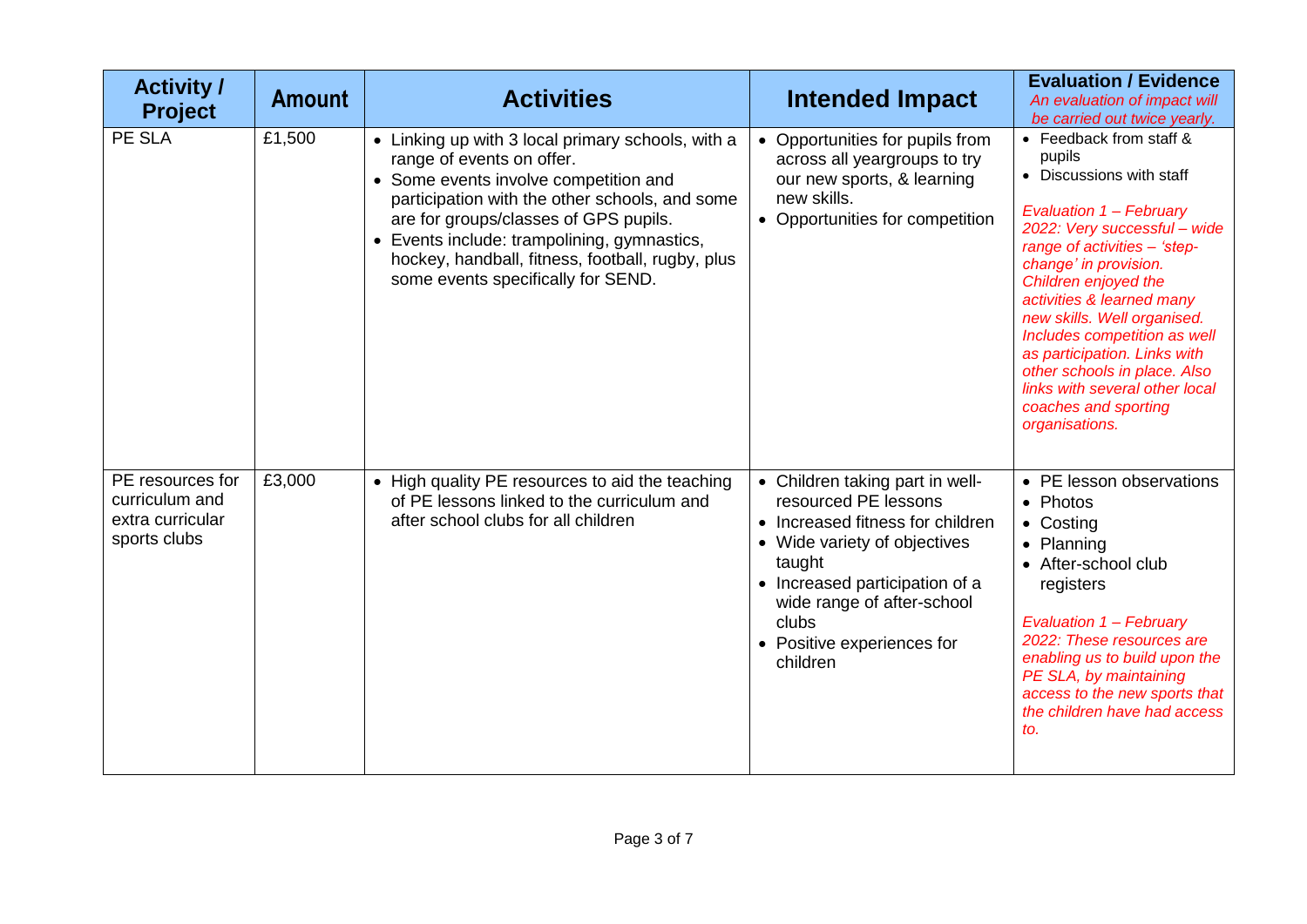| Online PE<br>planning<br>subscription                                                                                                                                                                               | £200  | • Annual subscription to PE Planning (online<br>schemes of work, resources etc.)<br>• All teachers have their own log in details and<br>have access to the online resources that can<br>be tailored to specific year groups and<br>activities                                                                                    | • High quality PE lessons<br>planned inclusive of all<br>children<br>• PE lessons planned linked to<br>the National Curriculum<br>• Fun and engaging lessons to<br>help increase fitness for all ch<br>• Lessons that are progressive | • PE lesson observations<br>$\bullet$ PE planning<br>Evaluation 1 - Feb 2022:<br>Well used by staff, and is<br>tailored to the needs of our<br>school. Good national<br>curriculum coverage, built-in<br>progression, content<br>appropriately sequenced,<br>includes a range of activities<br>to enable a gradual build-up<br>of skill & competence.           |
|---------------------------------------------------------------------------------------------------------------------------------------------------------------------------------------------------------------------|-------|----------------------------------------------------------------------------------------------------------------------------------------------------------------------------------------------------------------------------------------------------------------------------------------------------------------------------------|---------------------------------------------------------------------------------------------------------------------------------------------------------------------------------------------------------------------------------------|-----------------------------------------------------------------------------------------------------------------------------------------------------------------------------------------------------------------------------------------------------------------------------------------------------------------------------------------------------------------|
| <b>Annual Health</b><br>Week                                                                                                                                                                                        | £1000 | • Across school, teachers and other agencies<br>work together to ensure a week full of<br>activities are planned linked to being healthy<br>and staying safe. Children get to try activities<br>they might not have had experience of - all<br>done in a fun and educational way.<br>• Sports Days are included within this week | • Promote sport and well- being<br>• Children take part in engaging<br>activities and learn about the<br>importance of a healthy<br>lifestyle<br>• Links with other agencies                                                          | • Health Week timetable<br>• Photographs<br>• Quotes from children<br>Evaluation 1 - Feb 2022:<br>Will take place in Summer<br>Term 2022.                                                                                                                                                                                                                       |
| To provide a<br>healthy and<br>active lifestyle<br>through the<br>promotion and<br>use of lunchtime<br>and break time<br>equipment and<br>games to<br>encourage<br>greater<br>participation in<br>physical activity | £500  | • Children have access to playground markings<br>(circuits etc) and equipment to help them<br>increase their physical activity during break<br>and lunchtimes<br>• Training for lunchtime staff.                                                                                                                                 | • Children have opportunities to<br>be active and healthy when<br>on the yard during break and<br>lunchtime<br>• Children get to work as a<br>team with children from other<br>year groups                                            | • Staff CPD<br>• Photographs<br>• Quotes from children<br>Evaluation 1 - Feb 2022:<br>2 LSAs attended training,<br>Nov 2021. Y5 children<br>attended Sports Leaders<br>training, Autumn Term.<br><b>Additional equipment</b><br>purchased. Gradual impact<br>on playground activities -<br><b>LR/NB</b> to meet lunchtime<br>staff to firm-up ongoing<br>plans. |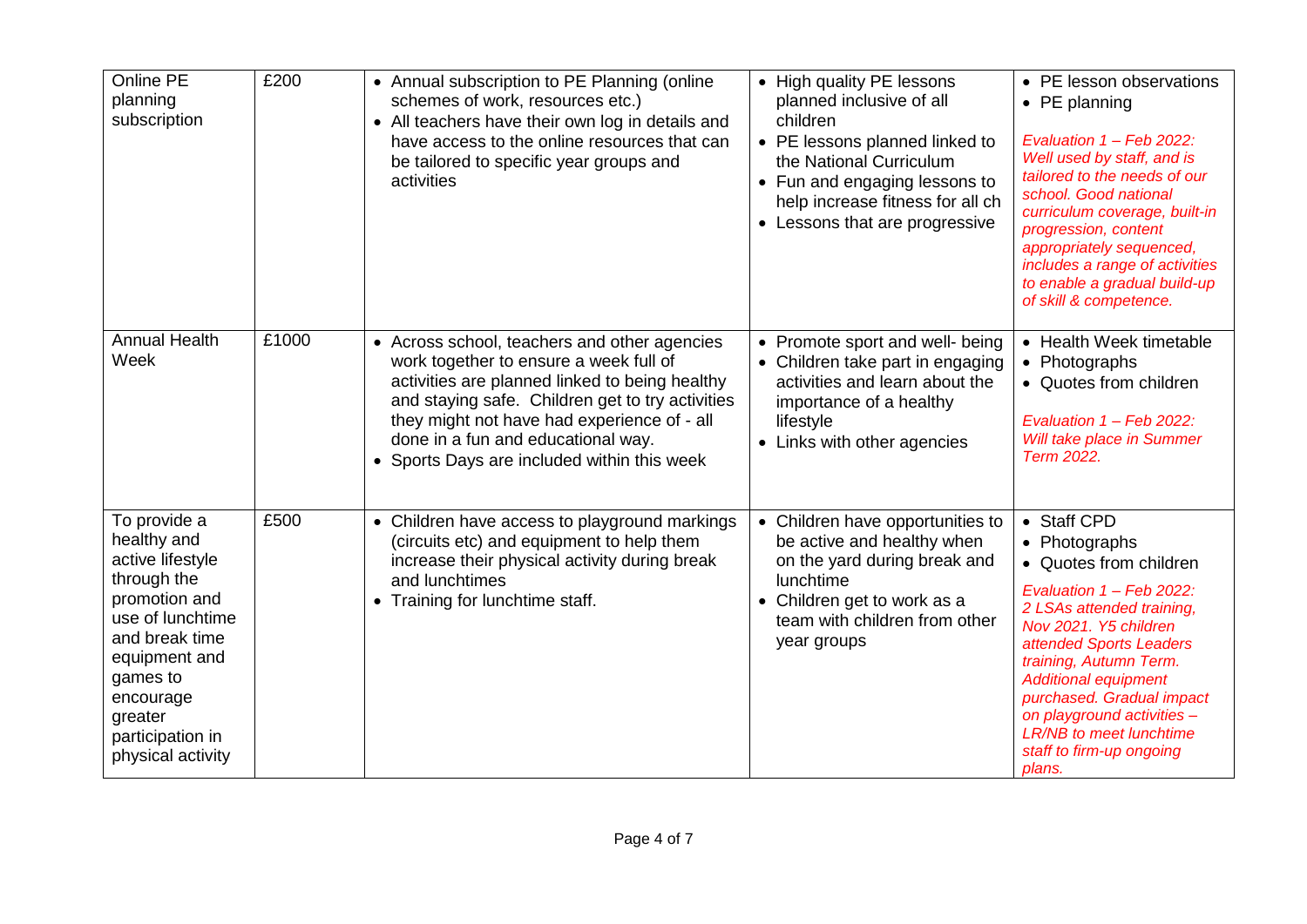| High quality<br>coaches for after<br>school clubs,<br>lunchtime clubs<br>and curriculum<br>input | £5000 | • Specialist coach comes into school to deliver<br>sport and PE sessions for both key stages<br>during the school day<br>• High quality PE lessons linked to school's<br>curriculum<br>• Provides additional lunch time clubs for<br>children to be active during lunchtime.<br>• Basketball, Dance, Football, & general sports. | • Increase in participation of<br>physical activity during a<br>lunchtime and after school.<br>• All children welcome to attend<br>Increases fitness levels<br>$\bullet$<br>• High-quality PE sessions<br>taught | • Register of attendance<br>• Photographs<br>Evaluation 1 - Feb 2022:<br>Very effective provision from<br>AP Sport. Next steps - look<br>at setting up Change4Life<br>Club and a weekly Basketball<br>Club, & to carry out survey to<br>see what children would like. |
|--------------------------------------------------------------------------------------------------|-------|----------------------------------------------------------------------------------------------------------------------------------------------------------------------------------------------------------------------------------------------------------------------------------------------------------------------------------|------------------------------------------------------------------------------------------------------------------------------------------------------------------------------------------------------------------|-----------------------------------------------------------------------------------------------------------------------------------------------------------------------------------------------------------------------------------------------------------------------|
| Jumpstart Jonny<br>subscription                                                                  | £250  | • Online resource, for use in classrooms,<br>providing access to videos of dance routines                                                                                                                                                                                                                                        | • Increased fitness<br>• Provides children with ideas<br>of routines moves they can try<br>in their own time                                                                                                     | • Pupil interviews<br>Evaluation 1 - Feb 2022:<br>Well used across school,<br>children enjoy the sessions,<br>and this does add to<br>children's fitness.                                                                                                             |
| Skipping<br>Festival/Skipping<br>school                                                          | £600  | • Workshops in school<br>• Access to main event (Festival)                                                                                                                                                                                                                                                                       | • Learning new skills<br>Increased fitness<br>$\bullet$<br>• Enjoyment                                                                                                                                           | • Teacher feedback<br>Pupil interviews<br>• Drop-in observations<br>Evaluation 1 - Feb 2022:<br>Plans are in place for<br>participation from March<br>onwards, via coaching<br>sessions in school and<br>eventual attendance at<br>festival (Y4).                     |
| <b>Healthy Bods</b><br>workshops                                                                 | £200  | • Dance performance for the children (Y2) from<br><b>Sunderland University students</b><br>• Workshops                                                                                                                                                                                                                           | Learning new skills<br>$\bullet$<br>• Increased fitness<br>• Enjoyment                                                                                                                                           | • Teacher feedback<br>• Pupil interviews<br>Evaluation 1 - Feb 2022<br>Took place in February. Very<br>successful - important                                                                                                                                         |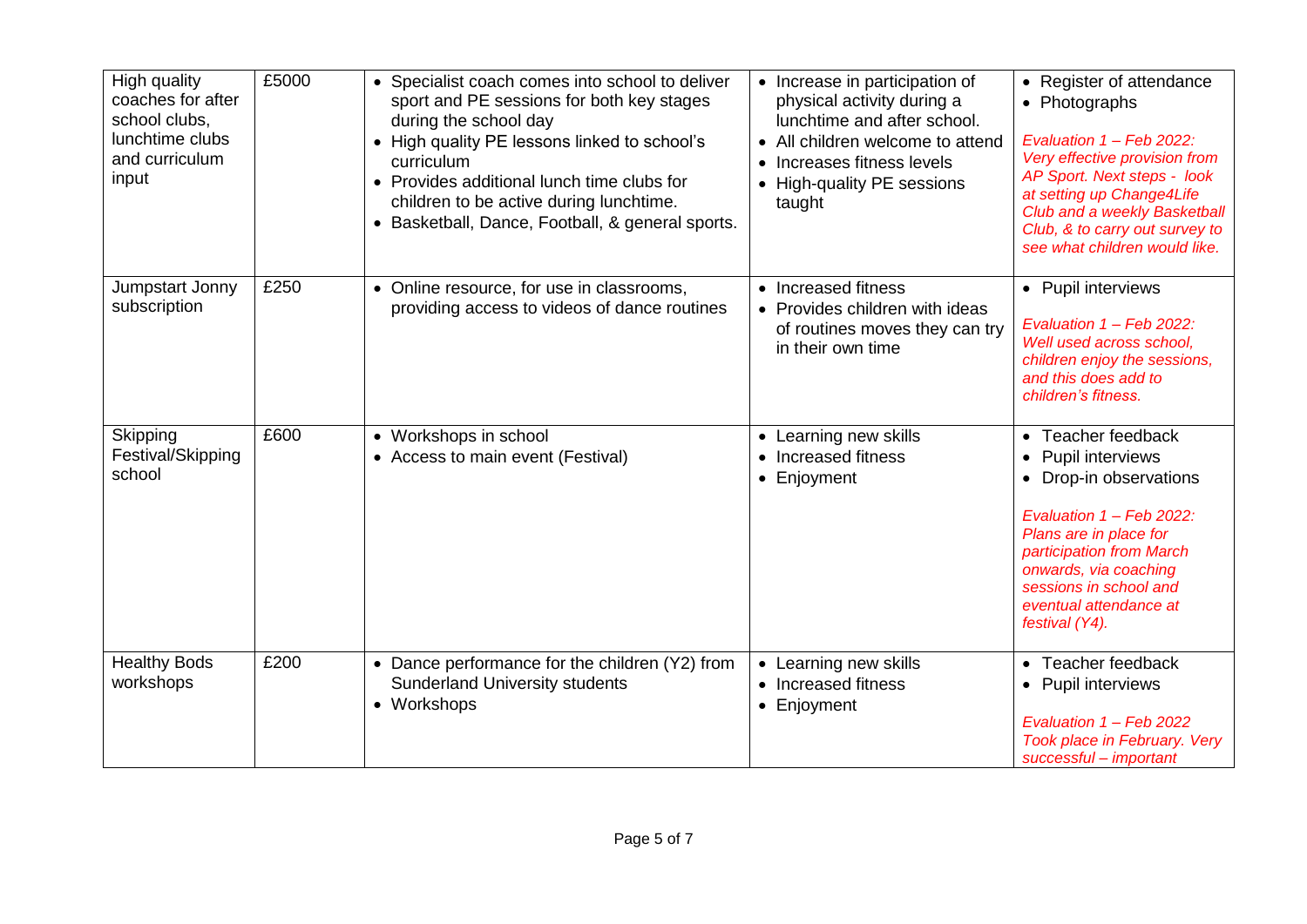|                                     |       |                                                                                                                                                                                                                                                                                                                                                      |                                                                                                                                                                                                                           | messages for children -<br>children enjoyed both the<br>performance and the<br>practical workshops.                                                                                                                                                                                       |
|-------------------------------------|-------|------------------------------------------------------------------------------------------------------------------------------------------------------------------------------------------------------------------------------------------------------------------------------------------------------------------------------------------------------|---------------------------------------------------------------------------------------------------------------------------------------------------------------------------------------------------------------------------|-------------------------------------------------------------------------------------------------------------------------------------------------------------------------------------------------------------------------------------------------------------------------------------------|
| Swimming<br>Lessons                 | £2600 | • High-quality swimming lessons at a local<br>leisure centre.<br>• Each weekly swim session allows the children<br>to have input from two trained swim teachers<br>and full use of the 25m pool.                                                                                                                                                     | • Children receive high quality,<br>specialised swimming<br>teaching.<br>• Children build water<br>confidence and water skills<br>• Children get to experience<br>accessing swimming lessons<br>at a local leisure centre | • Register of attendance<br>• Pupil interviews<br>Evaluation 1 - Feb 2022<br>Sessions going well-<br>coaching is high-quality                                                                                                                                                             |
| Transport to<br>sporting activities | £2000 | • Paying for transport for either whole classes<br>or groups of children to attend swimming and<br>festivals                                                                                                                                                                                                                                         | • Increased pupil participation<br>• Enhanced, inclusive<br>curriculum provision                                                                                                                                          | • Costing<br>• Attendance at events<br>Evaluation 1 - Feb 2022<br>This provision is allowing a<br>high participation rate in<br>external sporting activities.                                                                                                                             |
| <b>Staff</b><br>development         | £1000 | • To be sourced in late-Spring term, for<br>implementation in Summer 2022, following a<br>review/survey of staff training needs in PE<br>• PE training has been difficult to find $-$ none is<br>on offer via our SLA or via TfCwe will<br>therefore take advice from Yvonne Setchell or<br>Dave Birch to enable us to find a private<br>consultant. | • Increased subject knowledge<br>for all staff<br>• Opportunity to learn new<br>skills.<br>• Practical ideas and resources<br>• Will help to maintain high<br>quality in PE teaching.                                     | • Planning<br>• Photographs<br>• Quotes from children<br>• PE lesson observations<br>Evaluation 1 - Feb 2022<br>Advice sought from YS, DB,<br>AMc as to training<br>opportunities, with a view to<br>on-going implementation.<br><b>Staff Survey carried out to</b><br>clarify CPD needs. |